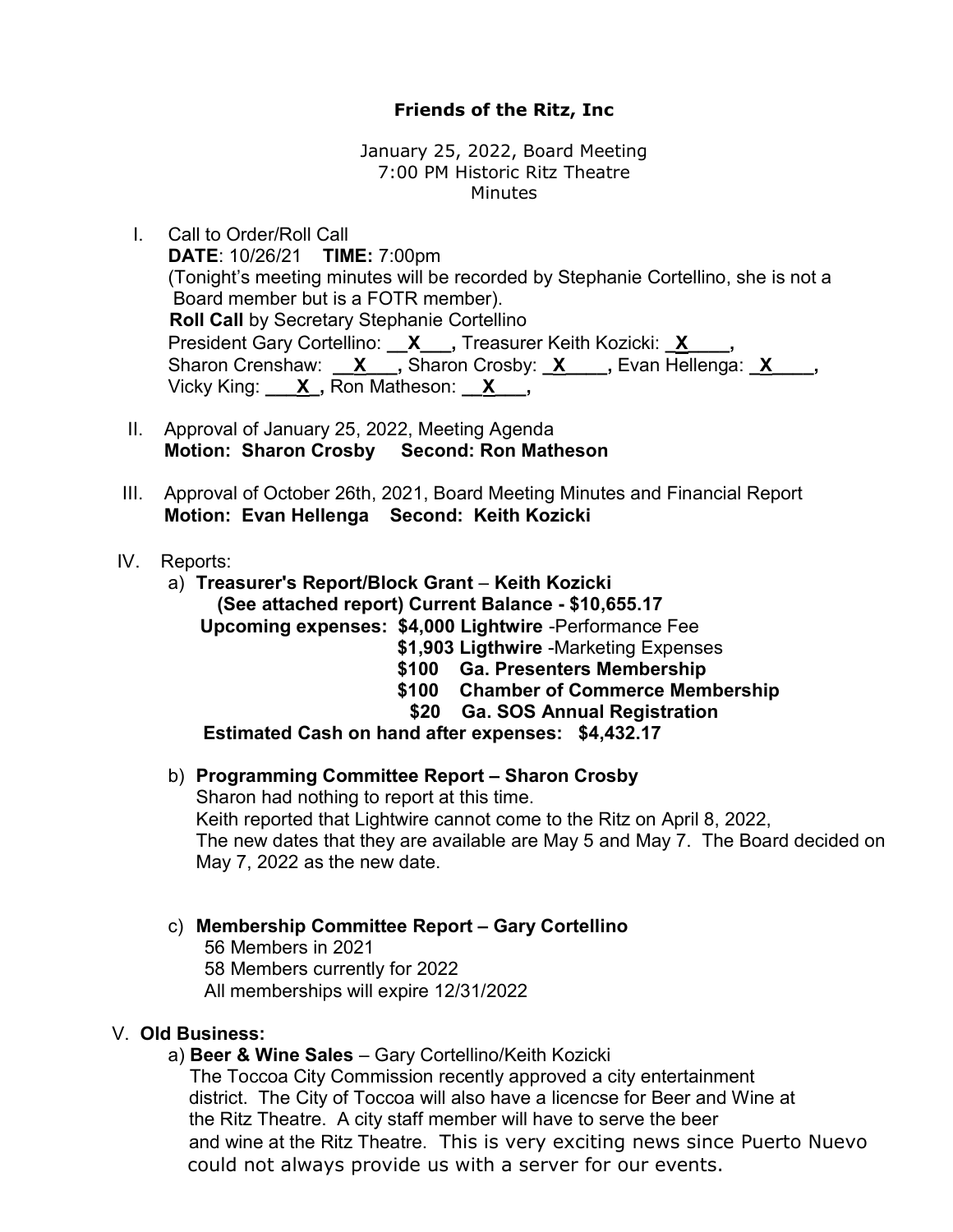#### VI. New Business:

- a) Home Depot Grant: how do we spend it (Gary) Chris Chambers has given FOTR a wish list for items to purchase with the Home Depot Grant. Cortellino will follow with the details about the requested Toolbox. The Board was asked to look over the items and give feedback.
- b) Katie Deal Concert: pro vs cons (Gary) Positive Event, concerns about the stage lighting
- c) Georgia Presenters Winter Meeting Feb. 14 Woodstock (Gary) Members were encouraged to attend.
- d) Toccoa/Stephens County Living Here magazine ad (Keith) Discussion on a possible ad in the magazine – the deadline was missed.

## e) Toccoa Tomorrow (Ron)

 Ron attended the meeting of Toccoa Tomorrow. At the meeting several Real Estate agents discussed the need for the entertainment district. Realtors shared that not having an entertainment district is a roadblock for attracting new businesses to Toccoa. This meeting was prior to the Toccoa City Commission meeting where the Entertainment District was approved.

## f) FOTR Board Voting (Keith) - See minutes on Page 3

VII. Public Comments – Cortellino welcomed our FOTR Members that attended the meeting.

VIII. Adjourn Meeting 7:26pm Motion – Evan Hellenga Second: Keith Kozicki

Next Meeting: Tuesday, April 26th , 2022 @ 7 pm